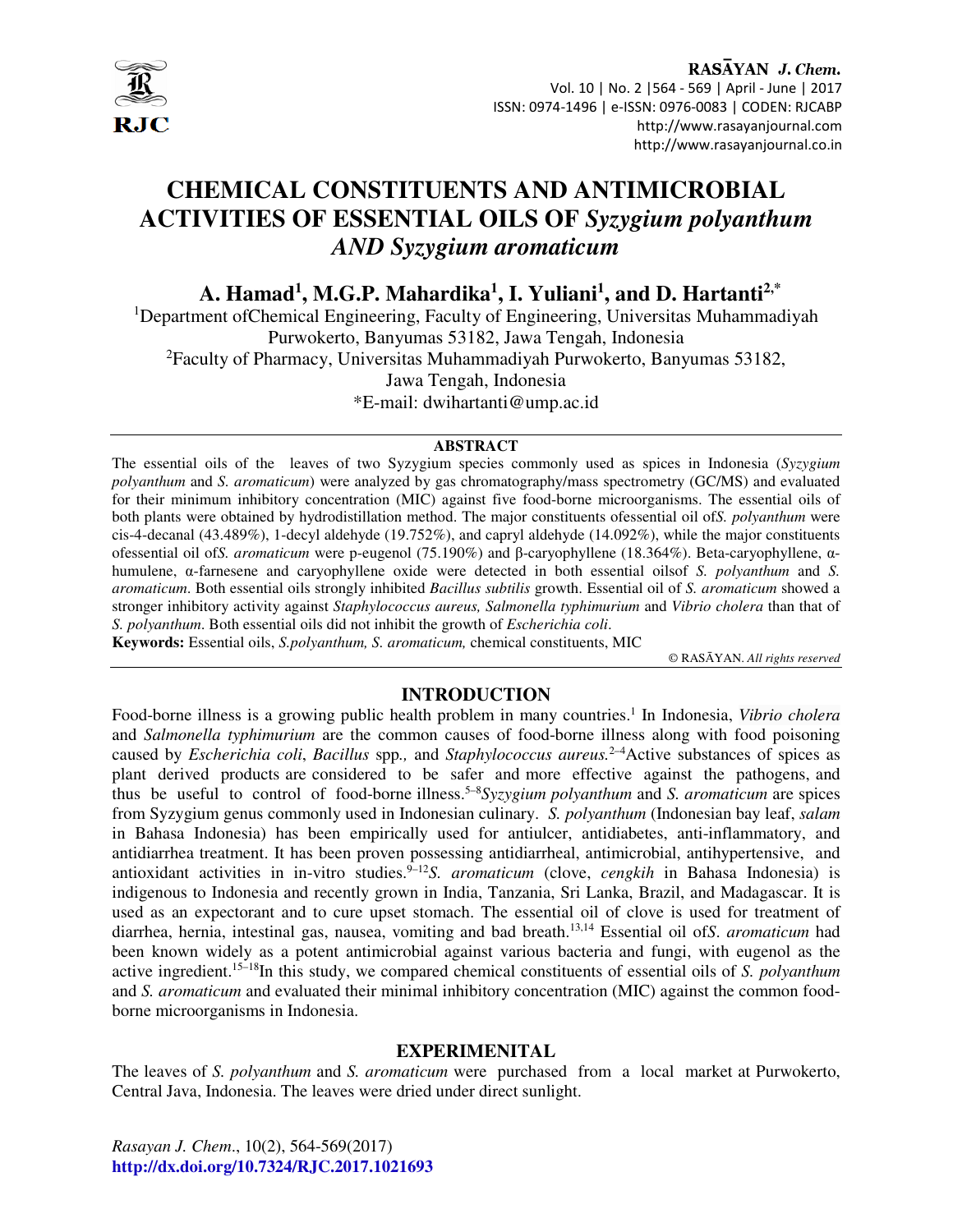#### **Hydrodistillation of Essential Oils**

Hydrodistillation of essential oils of leaves of *S. polyanthum* and *S. aromaticum* were conducted as previously reported.<sup>19</sup>

#### **Microorganisms**

Five bacterial strains were obtained from the American type culture collection (ATCC; Rockville, MD, USA) as well as the culture collection of the Assessment Service Unit, Airlangga University, Surabaya, Indonesia. They were *Bacillus subtilis* ATCC 6633*, Escherichia coli* ATCC 8739*, Staphylococcus aureus*  ATCC 6538*, Salmonella enterica typhimurium* ATCC 14028, and *Vibrio cholera* ATCC 9027. All microorganisms were stocked in appropriate conditions and regenerated before used.

#### **Analysis of Chemical Constituents**

The volatile composition of essential oils were analyzed using GC-MS system (Agilent 6980N GC System coupled to Agilent 5973 inert MSD detector), equipped with a ZB-5 capillary column (30 m x  $0.25$  mm x  $0.25$  µm). The condition of separation and identification followed previously reported method.<sup>19</sup>

#### **Determination of Antimicrobial Activity**

The Minimum Inhibitory Concentration (MIC) was examined by broth dilution method in nutrien broth (NB) using a method previously described with modification.<sup>20</sup> Briefly,active cultures for MIC determination were prepared by transferring a loopful of cells from the stock cultures to flasks and inoculated in NB and incubated at  $37 \text{ °C}$  for 24 h. The cultures were diluted with NB to achieve an optical density of 10<sup>7</sup> CFU/mL at the wavelength of 600 nm by UV/Vis Spectrophotometer. Essential oils were diluted to get the final concentration ranging from 0 to 1000 µg/mL in NB. Finally, 20 µL inoculums of each bacteria strain were inoculated and the tests were performed at a final volume of 5.0 mL. The plates were incubated at 37  $\degree$ C for 24 h. The lowest concentration of the test samples which did not show any visual growth of tested organisms after macroscopic evaluation was determined as MIC, which was expressedin µg/mL.

# **RESULTS AND DISCUSSION**

In this study, the rendement of essential oils of *S. polyanthum* and *S. aromaticum* was 0.075 and 0.75 %, respectively. The rendement ofessential oil of*S. polyanthum* is higher than the previously reported data (0.05%).<sup>21</sup>The chemical constituents of essential oils of *S. polyanthum* and *S. aromaticum* are shown in Table-1.

| S. No. | Compound name                     | Retention time (min) | Percentage $(\% )$ |               |
|--------|-----------------------------------|----------------------|--------------------|---------------|
|        |                                   |                      | S. polyanthum      | S. aromaticum |
|        | Capryl aldehyde                   | 9.416                | 14.092             |               |
| 2      | n-Nonaldehyde                     | 14.812               | 0.483              |               |
| 3      | Cis-4-decenal                     | 20.520               | 43.489             |               |
| 4      | 1,2,3,3a,4,6a-Hexahydro-pentalene | 20.574               | 2.062              |               |
|        | 1-Decyl aldehyde                  | 21.193               | 19.752             |               |
| 6      | 2,6-Octadienal                    | 23.096               | 0.990              |               |
|        | Geranial                          | 25.021               | 1.681              |               |
| 8      | $\alpha$ -Cubebene                | 29,367               |                    | 0.800         |
| 9      | $\alpha$ -Copaene                 | 30.378               | 0.941              |               |
| 10     | p-Eugenol                         | 30.436               |                    | 75.190        |
| 11     | Eugenyl acetate                   | 30.551               |                    | 0.427         |
| 12     | Geraniol acetate                  | 31.127               | 0.562              |               |
| 13     | $\beta$ -Caryophyllene            | 32.301               | 1.734              | 18.364        |
| 14     | $\alpha$ -Bergamotene             | 32.816               | 0.412              |               |

Table-1: Chemical constituents of essential oils of *S. polyanthum* and *S. Aromaticum*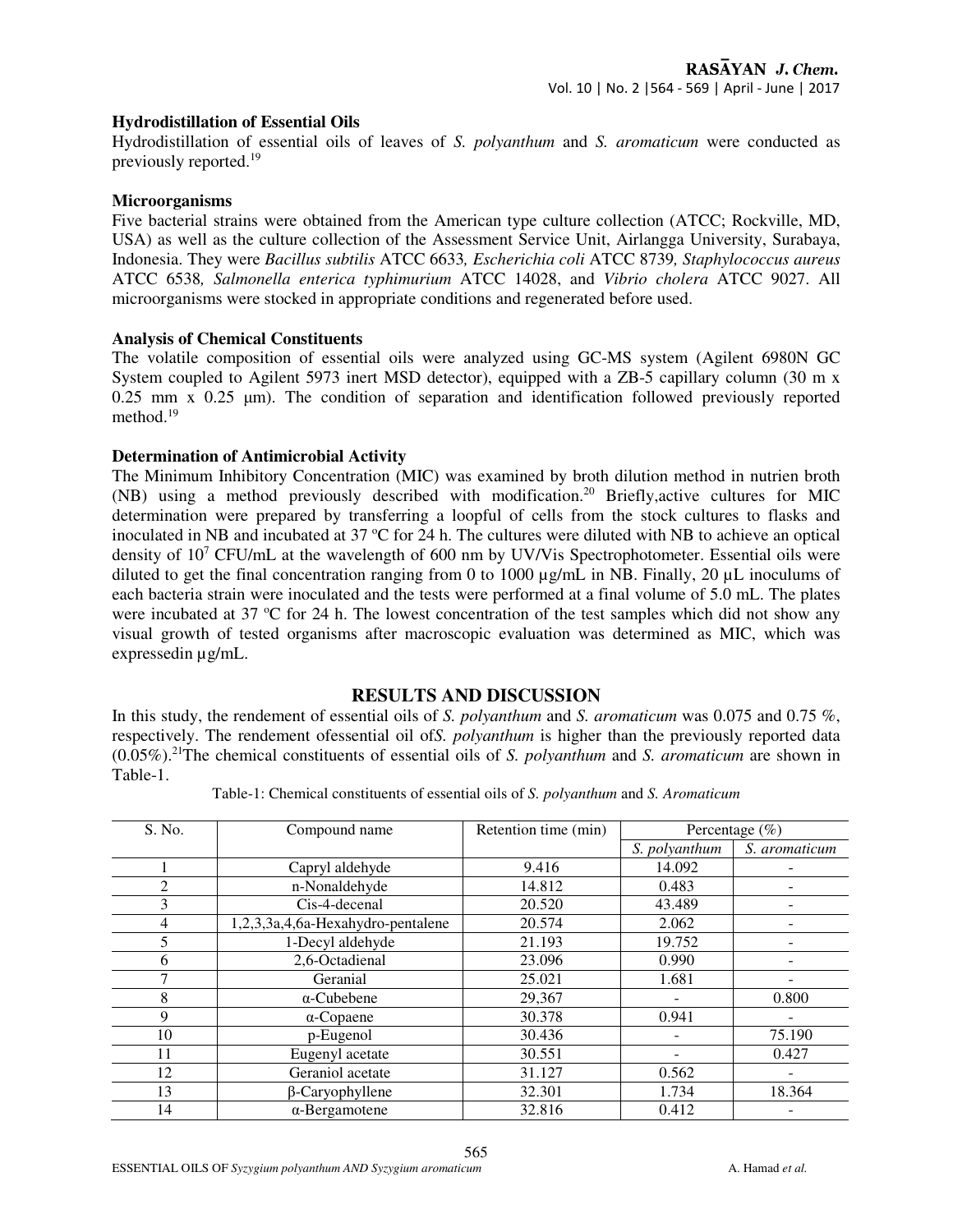RASAYAN J. Chem.

| Vol. 10   No. 2   564 - 569   April - June   2017 |  |
|---------------------------------------------------|--|
|---------------------------------------------------|--|

| $\alpha$ -Humulene                | 33.409                        | 0.388                    | 2.729                    |
|-----------------------------------|-------------------------------|--------------------------|--------------------------|
| <b>B-Farnesene</b>                | 33.664                        | 0.206                    |                          |
| $1(5)$ .6-Guaiadiene              | 34.120                        | ÷                        | 0.090                    |
| $\alpha$ -Curcumene               | 34.429                        | 2.271                    | $\overline{\phantom{a}}$ |
| $\alpha$ -Selinene                | 34.673                        | 0.712                    |                          |
| $\alpha$ -Zingiberene             | 34.834                        | 1.375                    |                          |
| $\alpha$ -Muurolene               | 34.902                        | 0.347                    | $\overline{a}$           |
| $\beta$ -Bisabolene               | 35.223                        | 1.590                    | $\blacksquare$           |
| $\alpha$ -Farnesene               | 35.358                        | 0.857                    | 0.230                    |
| $\beta$ -Sesquiphellandrene       | 35.651                        | 1.407                    |                          |
| $\delta$ -Cadinene                | 35.671                        |                          | 0.696                    |
| Cadina-1,4-diene                  | 35.908                        | -                        | 0.087                    |
| 2-Hydroxy-4,6-cyclooctadien-1-one | 36,435                        | $\overline{\phantom{0}}$ | 0.135                    |
| Caryophyllene oxide               | 37.261                        | 0.997                    | 1.130                    |
| $\alpha$ -Bisabolene              | 37.631                        | 0.821                    |                          |
| 3,4-Dimethyl-3-cyclohexen-1-      | 37.890                        | 1.587                    |                          |
|                                   |                               |                          |                          |
|                                   |                               |                          | 0.121                    |
| Tumerone                          | 39.472                        | 0.180                    | $\overline{\phantom{a}}$ |
| Ethyl-(2E)-3-(4-metoxyphenyl)-2-  | 41.497                        | 0.454                    |                          |
| propenoate                        |                               |                          |                          |
| Farnesyl acetate                  | 43.309                        | 0.235                    |                          |
| 6,10,14-Trimethyl-2-pentadecanone | 43.362                        | 0.372                    |                          |
|                                   | carboxaldehyde<br>Naphthalene | 37.956                   |                          |

The major constituents of essential oil of *S. polyanthum* were cis-4-decanal (43.489%), 1-decyl aldehyde (19.752%), capryl aldehyde (14.092%), α-curcumene (2.271%), and 1,2,3,3a,4,6a-hexahydropentalene (2.062%) (Fig.-1). Our result was different than previously reported data. *S. polyanthum* obtained from Malang, Indonesia was mainly consisted of cis-4-decenal (27.12%), octanal (11.98%),  $\alpha$ -pinene (9.09%), farnesol (8.84%), β-ocimene (7.62%), and nonanal (7.60%).<sup>22</sup>



Fig.-1: The major constituents of the essential oil of *S. polyanthum* 

The major constituents of essential oil of*S.aromaticum* are p-eugenol (75.190%), β-caryophyllene (18.364%), α-humulene (2.729%), and caryophyllene oxide (1.130%) (Fig.-2). Our result was similar with previously reported data, that essential oil of *S. aromaticum* typically contained p-eugenol, βcaryophyllene and α-humulene as the major constituents. Somehow the concentration of respective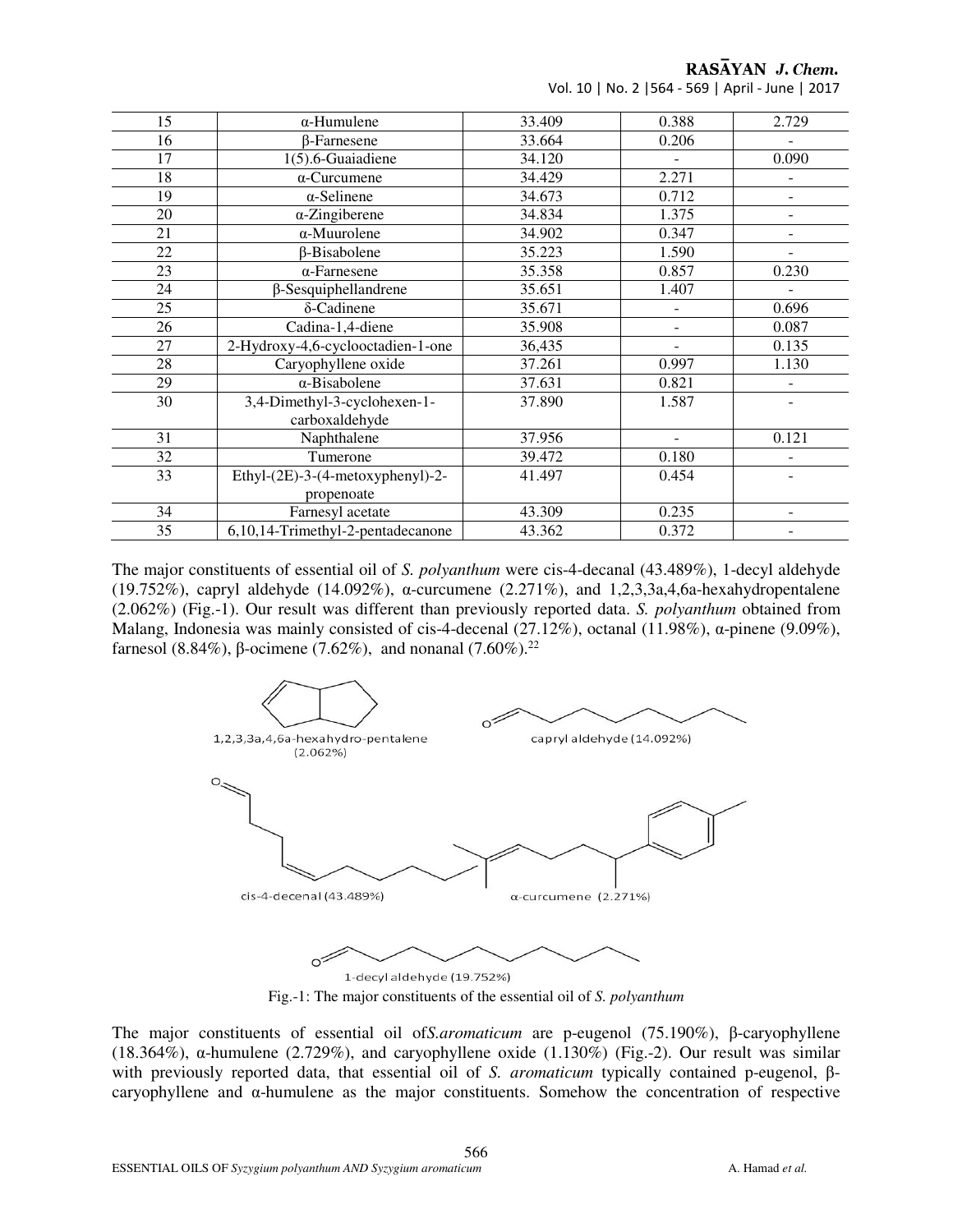#### RASAYAN J. Chem. Vol. 10 | No. 2 |564 - 569 | April - June | 2017

constituents in each essential oil was different. The differences of composition of essential oils from a particular species was caused by harvesting seasons and geographical sources.<sup>19,23-25</sup>

There are four constituents detected in bothessential oils of *S. polyanthum* and *S. aromaticum*, they are βcaryophyllene (1.734 and 18.364%), α-humulene (0.388 and 2.729%), α-farnesene (0.857 and 0.230%) and caryophyllene oxide (0.997 and 1.130%). The chemical constituents of essential oils from *Syzygium* genus are varied widely. The major constituents of essential oil of *S. cumini* are α- and β-pinene, βocimene, α-terpineol, α- and β-caryophyllene,while the most abundant constituents of essential oilof *S. samarangense* are cis-3-nonen-ol, α-cubebane, β-caryophyllene, caryophyllene oxide, β-carene, αterpineol, and α-copaene.Beta-caryophyllene is the most common constituents in essential oils of *Syzygium* genus, it is detected in *S. polyanthum*, *S. aromaticum, S. cumini* and *S. samarangense.* Beside found in *S. polyanthum* and *S. aromaticum*, α-humulene and caryophyllene oxide was also detected in *S. cumini*. The constituent detected simultaneously in *S. polyanthum* and *S. cumini*were α-copaene, αselinene, and α-zingiberene. Alpha-cadinene and cadina-1,4-diene were detected in both *S. aromaticum* and *S. cumini*, while α-cubebene was detected in *S. aromaticum* and *S. samarangense.*26–31



The antimicrobial activity of essential oils of *S. polyanthum* and *S. aromaticum* was shown by their MIC against the food-borne microorganisms (Table-2). *B. subtilis* was relatively susceptible to both essential oils, with MIC of 31.25 µg/mL. Essential oil of *S. aromaticum* showed stronger inhibitory activity against *S. aureus, S. typhimurium* and *V. cholera* (MIC 250 µg/mL) than that of essential oil of *S. polyanthum*  (MIC>1000µg/mL). *E. coli* was not inhibited by both essential oils. There was limited data on the antimicrobial activity of essential oils of *S. polyanthum.* Somehow, methanol extract of *S. polyanthum* showed a strong antibacterial activity against*B*. *subtilis* with MIC of 310  $\mu$ g/mL.<sup>12</sup> Ethyl acetate extract of *S. polyanthum* also inhibited the growth of *B. subtilis, S. aureus,*and *P. aeruginosa.*<sup>32</sup> In addition, *S. polyanthum* water extract was active in reducing the numbers of the oral pathogen *Streptococcus* spp, and chicken meat spoilage bacterium *E. coli.*21,33 Hence, the antimicrobial activity of *S. polyanthum* is possibly not only due to its essential oils compounds, but also its non-volatile compounds such as tannins and flavonoid as previously reported.<sup>21</sup>

Previously reported MIC of essential oil of *S. aromaticum* evaluated with the same method with that in our study suggested a wide range result. The MIC of essential oil of buds of *S. aromaticum* against tested bacteria was 3260-8600 µg/mL. It relatively inactive against *Listeria monocytogenes*, with MIC of 12500- 50000 µg/mL17,34.In our study, MICs of essential oil of *S. aromaticum* against *E. coli, S. aureus, S. typhimurium* and *V. cholera* were in agreement with those reports. The MIC of essential oil of *S. aromaticum* against *B. subtilis* was considerably lower than those previously reported data.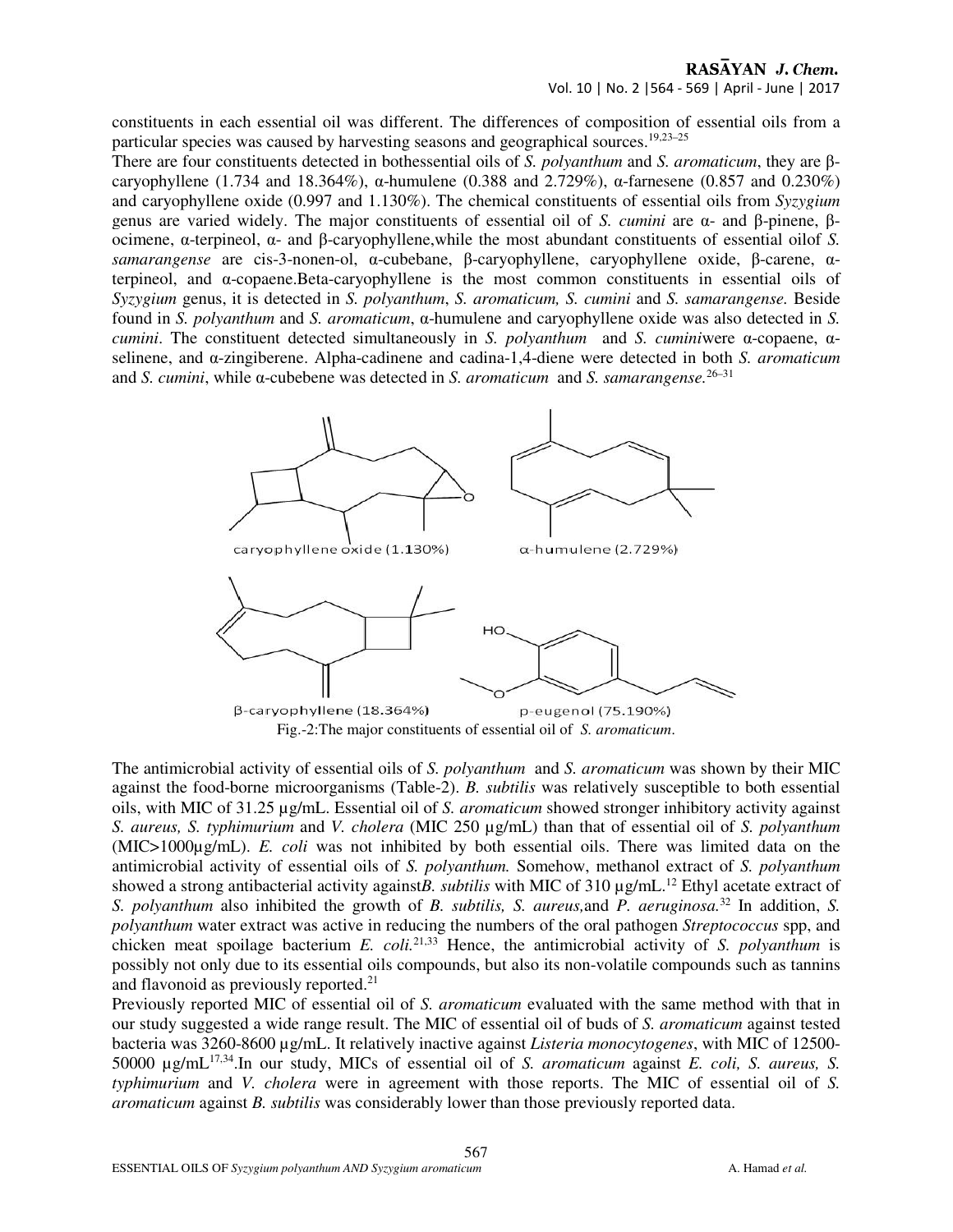# RASAYAN J. Chem.

Vol. 10 | No. 2 |564 - 569 | April - June | 2017

Essential oil of *S. polyanthum* was mainly consisted of aldehyde (82.074%) and hydrocarbon (13.061%) volatile compounds, while constituent of essential oil of *S. aromaticum* was dominated by phenol (75.190%) and hydrocarbon (23.247%) compounds. Aldehydes in essential oil of *S. polyanthum* (capryl aldehyde, n-nonaldehyde, cis-4-decenal, 1-decyl aldehyde, 2,6-octadienal, and geranial) and phenol in essential oil of *S. aromaticum* (p-eugenol) might be responsible for their respective antimicrobial activity. Aldehydes or phenols were reported possessing the highest antimicrobial activity compared to other constituents of essential oils.<sup>35</sup>

| S.No. | Microorganisms     | MIC (µg/mL)   |               |  |
|-------|--------------------|---------------|---------------|--|
|       |                    | S. polyanthum | S. aromaticum |  |
|       | <b>B.</b> subtilis | 31.25         | 31.25         |  |
|       | E. coli            | >1000         | >1000         |  |
|       | S. aureus          | >1000         | 250           |  |
|       | S. typhimurium     | >1000         | 250           |  |
|       | V. cholera         | >1000         | 250           |  |

Table-2:MIC of essential oils of *S. polyanthum* and *S. aromaticum* against microorganisms

Our results showed that both essential oils exhibited moderate antimicrobial activity against food-borne microorganisms. However, the antimicrobial activity of those essential oils can be enhanced by combining two essential oils to obtain the synergetic effect. Some succeseful synergetic effect of combination of essential oils have been reported and they are useful to maintain product safety and shelflife, thereby minimizing the undesirable flavor and sensory changes associated with the addition of high concentrations of essential oils.<sup>35–38</sup>

# **CONCLUSION**

In conclusion, both essential oils of *S. polyanthum* and *S. aromaticum* possessed antimicrobial activity against *B. subtilis*, *S. aureus, S. typhimurium* and *V. cholera*. Those activities was related to their major chemical constituents, aldehydes and eugenol, respectively.

# **ACKNOWLEDGEMENT**

The authors acknowledge the Directorate General of Higher Education, Ministry of Research, Technology, and Higher Education, Indonesia for financial support through Hibah Bersaing under contract number A.11-III/188- S.Pj/LPPM/IV/2015.

# **REFERENCES**

- 1. S. Jahan, *Scientific, Health and Social Aspects of the Food Industry*, InTech, 2012.
- 2. R. Agustina, T. P. Sari, S. Satroamidjojo, I. M. J. Bovee-Oudenhoven, E. J. M. Feskens and F. J. Kok, *BMC Public Health*.
- 3. M. Lesmana, D. S. Subekti, P. Tjaniadi, C. H. Simanjuntak, N. H. Punjabi, J. R. Campbell and B. A. Oyofo, *Diagn. Micr. Infec. Dis.*,**43**, 91(2002)
- 4. A. M. Vollard, S. Ali, H. A. van Asten, I. S. Ismid, S. Widjaja, L. G. Visser, C. H. Surjadi and J. T. van Dissel, *Epidemiol. Infect.*, **132**, 863(2004)
- 5. C. V. Han and R. Bhat, *Ind. Crops Prod.*, **54**, 203(2014)
- 6. V. V Panpatil, S. Tattari, N. Kota, C. Nimgulkar and K. Polasa, *J. Pharmacog. Phytochem.*, **2**, 143(2013,)
- 7. S. Sethi, A. Dutta, B. L. Gupta and S. Gupta, *Int. J. Pharm. Pharm. Sci.*, **5**, 5(2013)
- 8. A. Hamad, A. Alifah, A. Permadi and D. Hartanti, *Int. Food Res. J.*, **23**, 837(2016)
- 9. R. A. A. Lelono, S. Tachibana and K. Itoh, *Pakistan J. Biol. Sci.*, **12**, 1564(2009)
- 10. S. Dewanti and M. . T. Wahyudi, *J. Planta Med.*, **1**, 78(2011)
- 11. I. W. Kusuma, H. Kuspradini, E. T. Arung, F. Aryani, Y. Min, J. Kim and Y. Kim, *J. Acupunct. Meridian Stud.*, **4**, 75(2011)